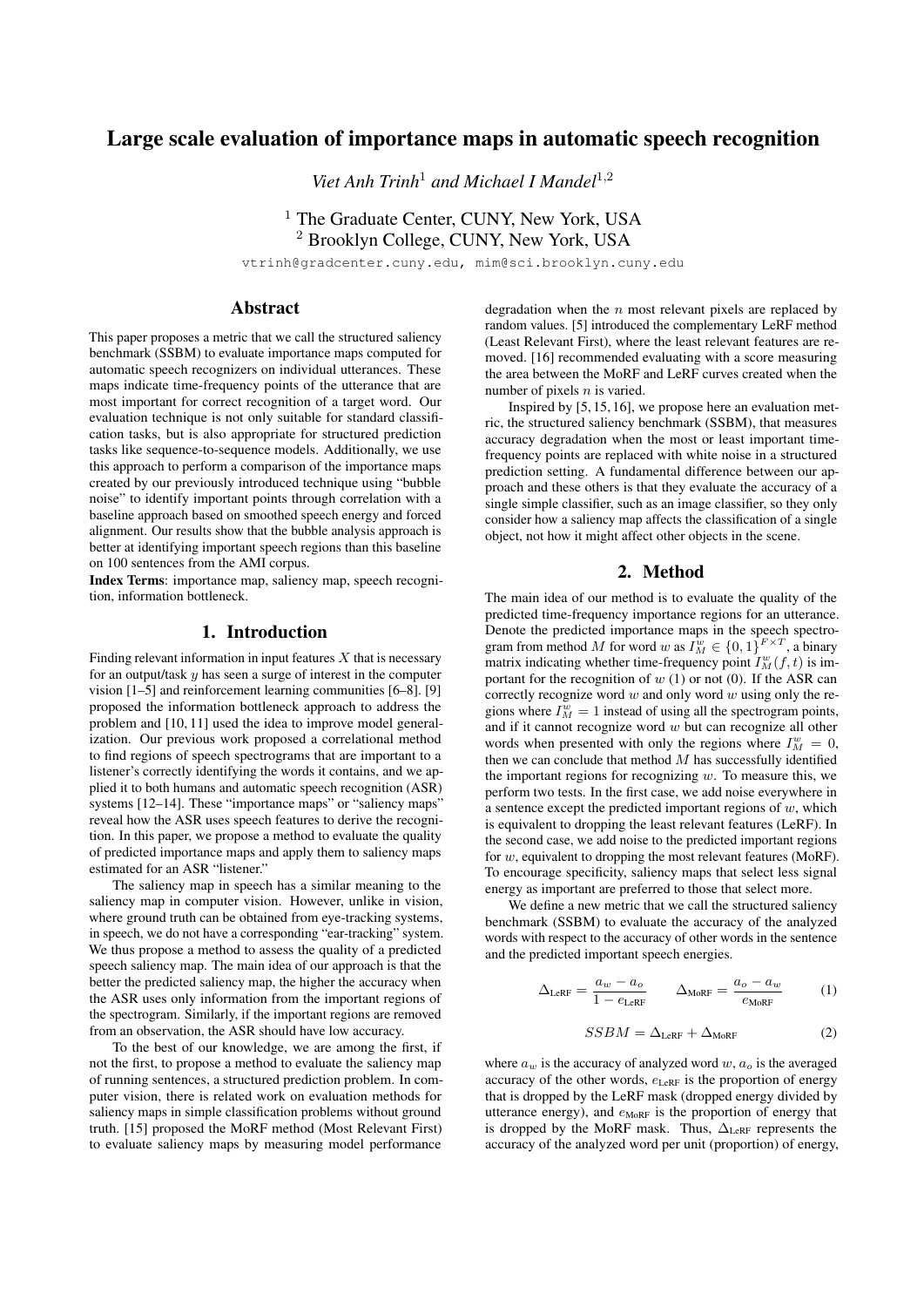with the accuracy of other words as a penalty. We can see that if the importance maps of  $w$  are correct, then when the least important energy for  $w$  is removed, the accuracy of  $w$ ,  $a_w$ , should be high while the accuracy of other words,  $a<sub>o</sub>$ , should be low. Additionally, for two different importance maps with the same  $a_w$  and  $a_o$ , the map corresponding to higher  $e_{\text{LeRF}}$  (more unimportant energy dropped) should be better as should the one with the lower  $e_{\text{MoRF}}$  (less important energy preserved).

#### 2.1. Saliency maps

We analyze the importance maps of two different approaches. The first is a bubble analysis method where a time-frequency point is predicted to be important when its audibility in noise is significantly correlated with speech intelligibility [12, 13]. The second is an energy-based baseline, where a time-frequency point in the spectrogram is predicted to be important when its energy is larger than a certain threshold. Future work will investigate methods based on feature gradients [2, 17–19], pertubation [4], etc., which are not straightforward to apply to structured prediction problem in speech.

The bubble analysis method [12, 13] identifies important regions by adding many instances of random noise to clean speech, then finding the spectrogram points that are revealed when the ASR recognizes the noisy speech correctly and hidden by noise when the ASR fails to recognize the utterance. Specifically, the noisy utterances are generated by adding many instances of random white noise to the clean speech to make these utterances inaudible. However, the noise level is decreased inside randomly placed oval-shaped bubbles to reveal the speech information inside. Denote as  $y_{ijk}$  the intelligibility, which has value one or zero (binary) when the ASR correctly or incorrectly recognizes the  $k$ th word in the  $j$ th noisy mixture of the  $i$ th clean utterance. In addition, the audibility  $D_{ij}(f, t)$  is defined as a continuous variable that represents the inverse of the amount of noise added to a time-frequency point in a spectrogram, varying between zero (maximum noise) and one (no noise). A pointbiserial correlation  $c_{ik}(f, t)$  is computed between  $D_{ij}(f, t)$  and  $y_{ijk}$ . The significance (p-value) of this correlation is examined under a two-sided t-test for every time-frequency point in the spectrogram [13]. The importance map is defined as the set of time-frequency points that have positive correlation and  $p$ -values smaller than a specific threshold.

We compare the bubble method with an energy-based baseline in which a time-frequency point in the spectrogram is considered important when its energy in a smoothed version of the spectrogram is greater than a certain threshold. Specifically, the linear frequency spectrogram has pre-emphasis applied, is converted to a mel spectrogram with 30 bins, and then is converted back to a linear frequency axis. The importance map of a word is then the set of high energy spectrogram points that are between the start and end frame of the target word in the forced alignment of the clean utterance produced by Kaldi.

#### 2.2. LeRF and MoRF noise masks

The LeRF mask is created by adding maximum noise to unimportant regions while adding minimum noise to important regions. There is a transition between the two as shown in the top plot of Figure 1. The intention is that when maximum noise is added outside the important regions of a specific word, then the ASR should still be able to recognize this word, but should not be able to recognize the other words in the sentence. The procedure is slightly different for the two mask prediction algorithms, so each is described separately below.



Figure 1: *Example mask transition functions for an arbitrary threshold. Top: Bubble analysis. Bottom: Energy-based*



Figure 2: *Bubble analysis approach. From top to bottom: (a) Clean speech (b) LeRF mask created by dropping the least relevant features for the word "actually" with threshold*  $4.64 \times 10^{-7}$ *(time-frequency points that have p-value*  $≥ 4.64 \times 10^{-7}$  *have a maximum amount of noise added to them). (c) Noisy mixture created by adding the mask in (b) to the clean speech in (a).*

The bubble analysis LeRF mask  $m_{\text{LeRF}}^b$ , at a single point is

$$
q_{\text{LeRF}}^b(p) = -(d_1 - d_0) \frac{p - t}{\alpha t - t}
$$
 (3)

$$
m_{\text{LeRF}}^b(p) = 10^{0.05 \dim(q_{\text{LeRF}}^b(p), d_0, d_1)} \tag{4}
$$

where  $t$  is the threshold,  $p$  is the p-value of time-frequency points in the spectrogram,  $\alpha$  < 1 is a parameter controlling the size of the transition region while  $d_0$  and  $d_1$  control the minimum and maximum value of the mask, respectively.

The green line in the top plot in Figure 1 illustrates mask values for  $t = 0.01$ ,  $\alpha = 0.5$ . In addition,  $d_0 = -80$ ,  $d_1 = 0$ leading to a minimum mask value of 0.0001 and maximum value of 1. As shown in this figure, a time-frequency point with a pvalue larger than 0.01 has noise level 1 (maximum noise), while a point with a p-value smaller than 0.0075 has noise level 0.0001. Additionally, a visualization of a complete mask with threshold  $t = 4.64 \times 10^{-7}$  is shown in the second row of Figure 2.

The bubble analysis MoRF mask is derived in a similar way as equations (3) and (4), however with  $q_{\text{MoRF}}^b(p) = -q_{\text{LeRF}}^b(p)$ . The red line in the top plot of Figure 1 shows the MoRF mask with the same parameters as the green line. In addition, a visualization of the mask is shown in the top plot of Figure 3. The MoRF and LeRF masks are almost complementary to each other, but are not exactly because the masks always decay smoothly towards 0 to mirror the logarithmic nature of intensity perception.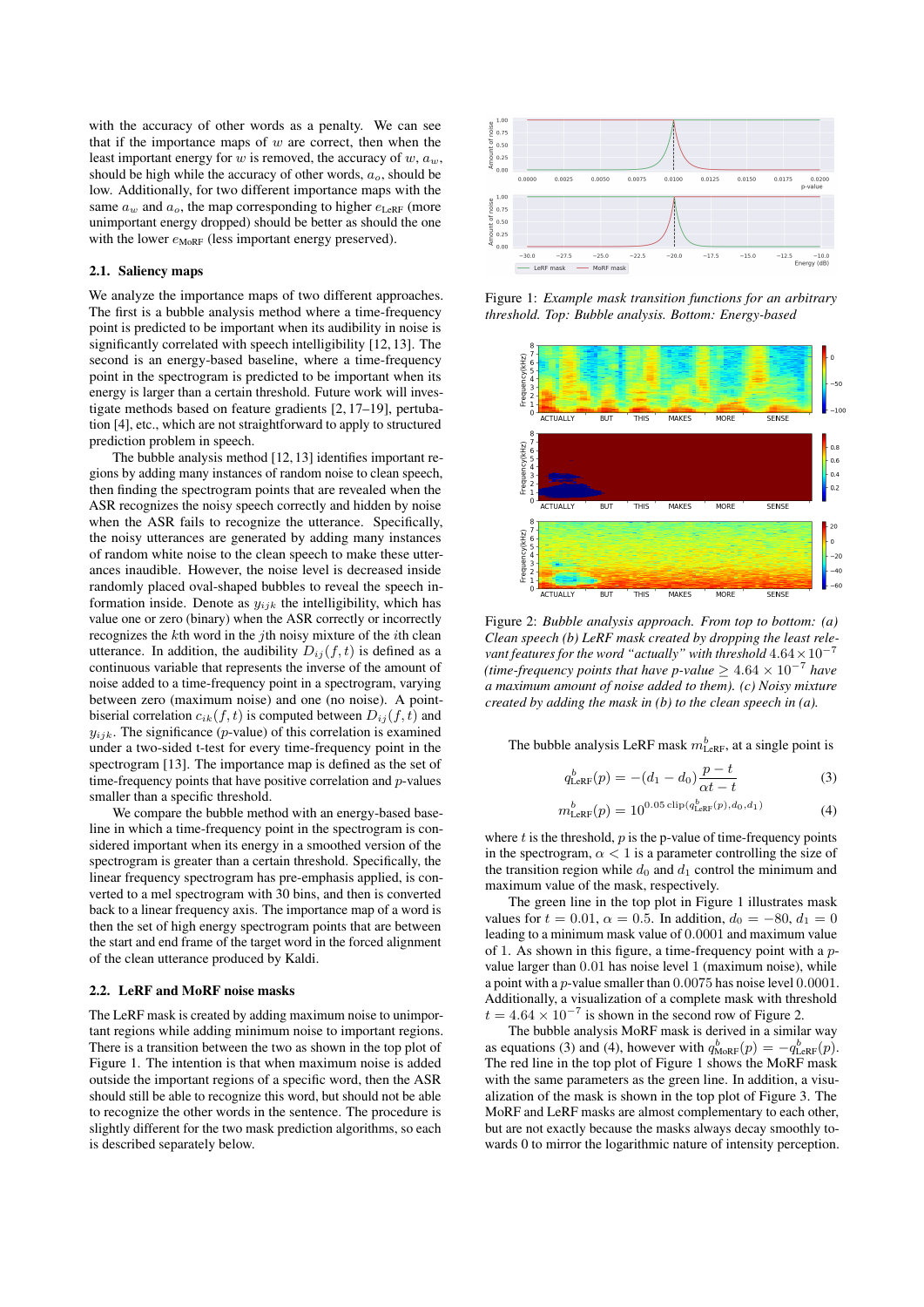

Figure 3: *Bubble analysis. Top: MoRF mask created by dropping the most important features of the word "actually" with threshold* 4.64 × 10<sup>−</sup><sup>7</sup> *. Bottom: Noisy mixture*



Figure 4: *Energy-based approach. Top: LeRF mask with*  $t_{dB}$  = −20*. Bottom: Noisy mixture*

Similarly, the LeRF mask for the energy-based approach is created by adding maximum noise to the time-frequency region with energy lower than a specific threshold  $t_{dB}$  in decibels (unimportant regions). The important regions have minimum noise added, except the transition area. The mask  $m$  is defined analogously to (4), but using

$$
q_{\text{LeRF}}^{e}(a) = (d_1 - d_0) \frac{a - t}{\alpha t - t}
$$
 (5)

where  $a$  is the absolute magnitude of the time-frequency point in the spectrogram and  $t = 10^{0.05t_{dB}}$  is the threshold in magnitude. An example of the mask with a specific threshold  $t_{dB} = -20$  dB is illustrated in the bottom plot of Figure 1 and Figure 4. The energy-based MoRF mask is formed by adding maximum noise to the time-frequency region with energy bigger than a specific threshold. The mask is derived the same as equation (5) except with  $q_{\text{MoRF}}^e(a) = -q_{\text{LeRF}}^e(a)$ .

To create the noisy speech, we multiply the spectrogram of a white noise signal by the mask and add the masked noise to the clean speech. Examples of the mask and the masked noisy speech are shown in the second and third rows of Figure 2.

## 3. Experimental setup

We utilize the AMI dataset [20], which includes 100 hours of English meeting recordings. We selected the Individual Headset Microphone (IHM) channels for our experiment. We followed the standard train/test split and chose 100 sentences (9 minutes) from the test set where the recognizer achieved 100% accuracy without additional noise added to be our set of clean speech. We created 1000 noisy mixtures for every clean utterance, leading to a dataset of 100,000 mixtures for the bubble analysis method.

We use Kaldi [21] as the ASR to perform the experiments. We choose the standard model in AMI recipe s5b with a timedelay neural network (TDNN) acoustic model and an  $n$ -gram language model from the SRI Language Modeling Toolkit (SRILM) [22]. The TDNN is a modification of a feed-forward neural network, where the hidden vector representation at a layer is derived from several vectors (window of size  $n$ ) from the preceding layer. The time-domain utterances are sampled at 16 kHz and are transformed into the frequency domain using an STFT with window length 64 ms, and hop length 16 ms.

For the bubble analysis technique, we choose  $d_0 = -80$ ,  $d_1 = 0$  and  $\alpha = 0.5$ . We perform experiments with 25 different values of threshold  $t$  that are spaced evenly on a log scale from  $10^{-8}$  to  $10^{0}$ . For the energy-based technique, we use the same values of  $d_0, d_1, \alpha$ , however we use 21 different values of thresholds  $t_{dB}$ , spaced evenly on a linear scale from  $-80$  to 20 with a step size of 5.

#### 4. Results

Here, we compare the bubble analysis and the energy-based approaches according to LeRF and MoRF curves and SSBM scores. Figure 6 allows a direct comparison between the two mask methods by characterizing each masked signal by the proportion of speech energy in the entire utterance that it obscures. This proportion could vary for different words at the same threshold, so this plot averages over masks that have the same proportion when rounded to the nearest percent.

The top plot of Figure 6 shows the accuracy of analyzed words when the least important features are dropped, averaged over the entire dataset. Perfect performance in this case would be in the top right corner, obscuring almost all of the speech while preserving recognition accuracy. In general, we can see that the bubble analysis method (blue line) achieves approximately the same accuracy as the energy-based method (orange line).

The bottom plot of Figure 6 shows the accuracy of analyzed words when the most important features are dropped on all 100 sentences. A perfect MoRF mask would be in the bottom left corner of the bottom plot, obscuring almost none of the speech while destroying recognition accuracy. This plot demonstrates that the bubble analysis method is better at reducing recognition accuracy than the energy-based method when both drop the same amount of important speech energy. In both plots, the orange lines are shorter than the blue lines because the important regions of a word are restricted to be between the start frame and end frame in the energy-based approach.

Figure 7 shows the SSMB scores (green lines) at various thresholds for both methods. For the bubble analysis method in the top row, we can see that the threshold of  $4.64 \times 10^{-8}$ obtains the best SSBM score of 6.5. This means that the increase in LeRF accuracy at higher thresholds is not worth the decrease in MoRF accuracy. For the energy-based method in the second row, the threshold of −65 dB achieves the highest SSMB score of 4.7, which is worse than that of the bubble analysis method. The spike in the corresponding LeRF curve at 15dB is caused by a small denominator (0.001). Note that MoRF and LeRF are not symmetric, and the SSMB considers both directions from the least/most important features; thus, it is more robust to artifacts and noises. Thus, the bubble analysis method produces better importance maps than the energy-based approach according to the LeRF and MoRF curves and the SSBM score.

First, we can see that the ASR does not need to observe all of the speech energy of a word to correctly identify it. For illustration, the ASR can recognize the word "actually" with a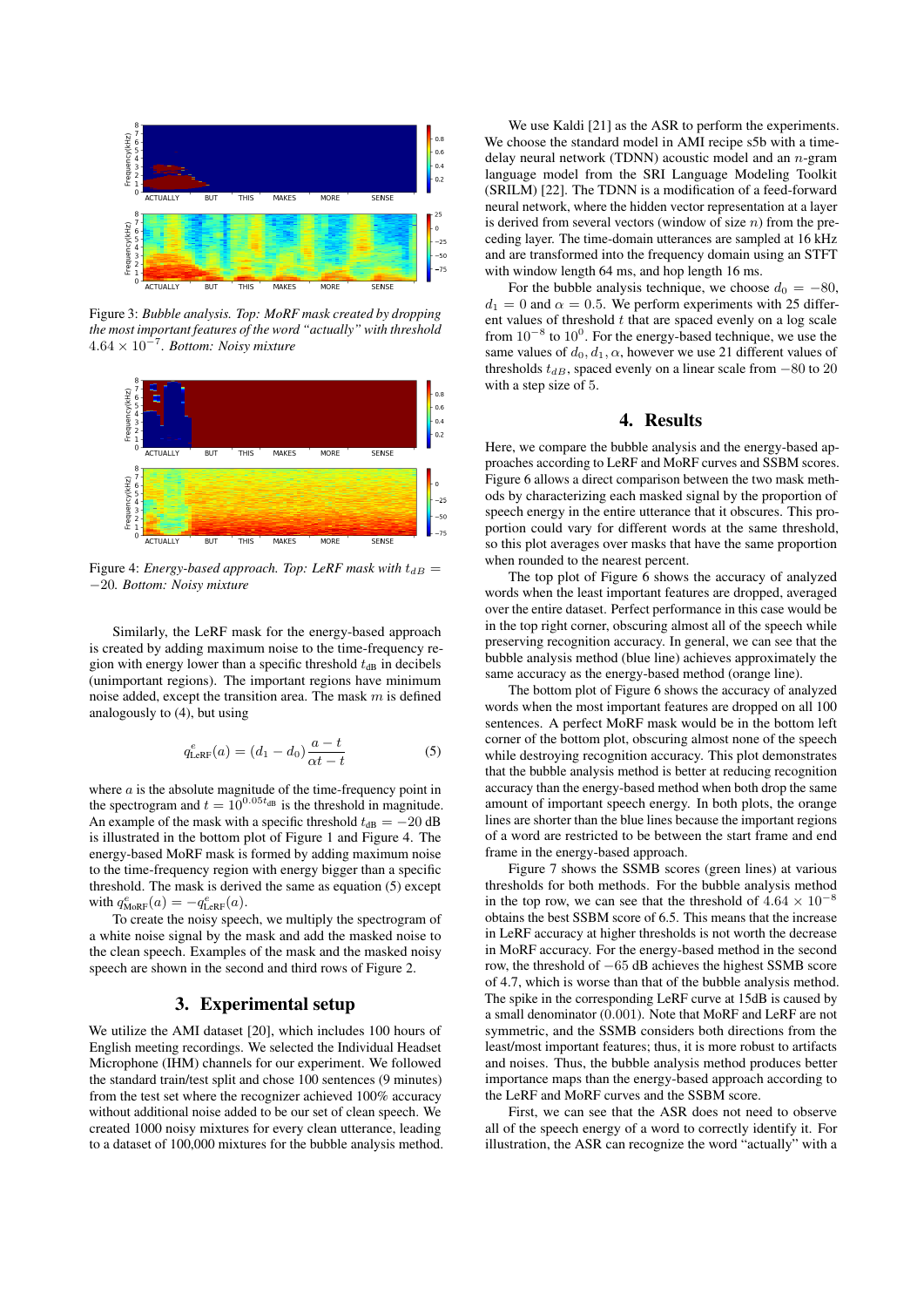

Figure 5: *Bubble analysis: Word accuracy on the sentence "actually but this makes more sense." with LeRF and MoRF masks*



Figure 6: *Average accuracy of analyzed word with LeRF mask (top) and MoRF (bottom).*



Figure 7: ∆*LeRF and* ∆*MoRF along with their combination into the SSBM score. Higher is better for all three. Top: bubble analysis, achieving SSBM of 6.5. Bottom: energy-based, achieving SSBM of 4.7 (accuracy per unit (percentage) of energy).*

threshold as low as  $4.64 \times 10^{-7}$  on the bubble analysis LeRF mask as in Figure 5 (blue line). This mask and its corresponding noisy speech are illustrated in the second and third row of Figure 2. As we can see, the mask only spans 400 Hz to 3200 Hz. Surprisingly, the clean speech lacks energy at those frequencies, but this does not prevent the ASR from correctly identifying the word. This saliency map achieves the same accuracy as the energy based alternative, while requiring less of the spectrogram to be audible, an efficiency reflected in its higher SSBM score.

Second, the threshold identifying which time-frequency points are important is varied across word. For example, in Figure 5 (blue line), the ASR needs to use all time-frequency points with p-value  $< 4.64 \times 10^{-6}$  to correctly identify the word "but," however, the ASR must use all spectrogram points with



Figure 8: *Relationship between number of phonemes and threshold for the bubble analysis mask.*

 $p$ -value  $< 0.1$  to recognize the words "more."

Figure 8 shows that word length may explain the variation in threshold for correct recognition. It shows the threshold at which a target words transitions from correct to incorrect recognition as a function of word length in phonemes. We can see that longer words typically require a higher LeRF threshold, meaning more speech is revealed, while they typically require a lower MoRF threshold, meaning less speech is obscured. Similar trends were observed with word length measured in syllables and characters.

# 5. Conclusion and future work

In this paper, we proposed an evaluation metric for structured saliency maps, where we measure the word accuracy when either keeping or dropping the most important regions. A gap in this accuracy is measured between the analyzed word and other words in the sentence with respect to the predicted important speech energies. Additionally, we compare saliency maps from a bubble analysis method and an energy-based baseline on sentences from the AMI meeting corpus. According to several metrics, the bubble analysis approach achieves a better importance map than its alternative. In the future, we will extend this evaluation to measure generalization of these predictions across ASR systems and use these importance maps to enhance speech recognition robustness in noisy conditions. We also hope that this speech saliency evaluation metric can facilitate a community evaluation on the topic of speech saliency, similar to those that have been organized around visual saliency [23].

### 6. Acknowledgements

This material is based upon work supported by the National Science Foundation (NSF) under Grant No. IIS-1750383. Any opinions, findings, and conclusions or recommendations expressed in this material are those of the author(s) and do not necessarily reflect the views of the NSF.